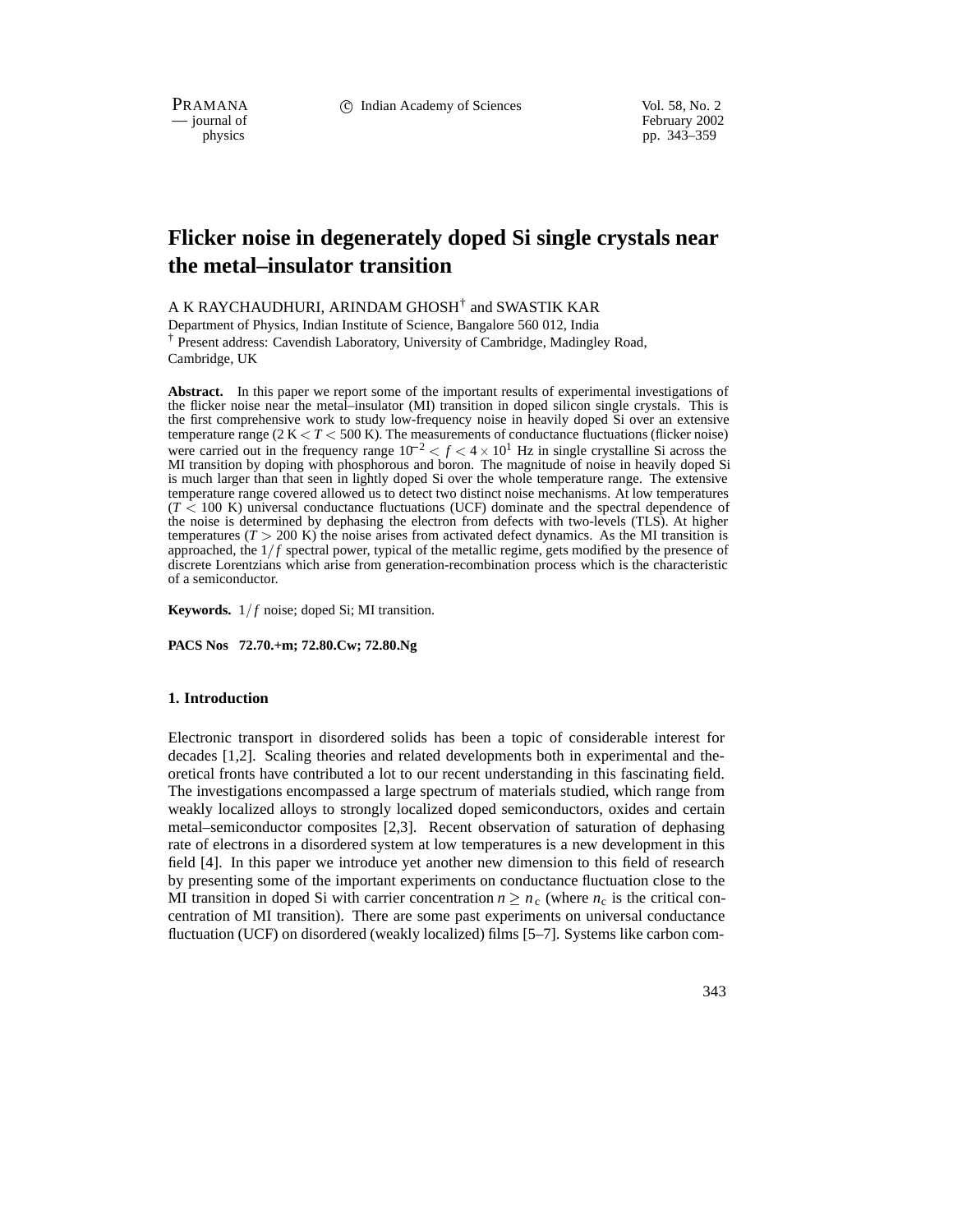posites and oxide films are also investigated close to MI transition [8,9]. Conductance fluctuation in B-doped single crystalline Si (with  $n \approx 0.8n_c$ ) has been reported in the temperature range  $2 K < T < 10 K$  in order to look for the low frequency charge fluctuation in a Coulomb glass [10]. However, a clean system, like doped Si, has not been investigated close to the MI transition. The motivation of the present investigation is to a carry out a comprehensive investigation of the flicker noise in heavily doped Si over an extensive temperature and frequency range. In this paper we provide a brief resume of some of the important results and discuss the understanding that we have gained from these results.

Noise in a solid can be of three types: thermal noise (with spectral power=  $4k<sub>B</sub>TR$ ), shot noise and conductivity noise often known as flicker noise or excess noise. The conductivity fluctuation or the flicker noise often has a power spectra  $S_V \propto 1/f^\alpha$  ( $\alpha \approx 1$ ). This noise, popularly known as  $\frac{1}{f}$  noise' in condensed matter systems, has been a much-debated issue in the last few decades  $[11-13]$ . An understanding of the origin of  $1/f$  noise in a given class of material is important because it has the potential to make noise spectroscopy a useful tool to study the underlying defect dynamics in the solid whose noise is being measured. We show below that investigation of conductance fluctuation and its spectral and temperature dependence gives information which may not be possible to obtain from other measurements. While most other measurements in transport and thermodynamics depend on the average value, noise depends on the statistics of the system which is the source of its uniqueness. The measured noise can be represented by both the spectral power  $S_V(f)$  or the integrated noise power  $\frac{\langle (\delta G)^2 \rangle}{G^2} = \int \frac{S_V(f) df}{V^2}$ . The integration is over the bandwidth of measurement.

Single crystalline Si without grain boundaries (and well characterized defects) is an attractive clean system to investigate the flicker noise. Noise experiments in heavily doped Si single crystal with carrier concentration  $n \geq n_c$  over an extended temperature range has not been done before. All the past studies on doped Si were done for  $n \ll n_c$  and in a limited temperature range [14,15]. As pointed out before, there is one report of investigation of  $1/f$  noise on B-doped Si ( $n \approx 0.8n_c$ ) [10]. However, it was done over a very narrow temperature range  $2K < T < 10K$ . We show that when Si is heavily doped and is very close to the critical region of MI transition, the noise can be substantial. Interestingly, the *f* and *T* dependence of the spectral power,  $S_V(f, T)$  change in a subtle way as the carrier concentration is tuned through the MI transition. However, there is no single physical origin of  $1/f$  noise. Near the MI transition we show that the noise arises from a mechanism like universal conductance fluctuations (UCF) at low temperatures while it arises from classical mechanisms at higher temperatures [16].

#### **2. Experimental**

We have used Czochralski grown single crystal wafers of  $Si(111)$  for the present investigation. The details of the samples are given in table 1. The samples are P doped with  $n > n<sub>c</sub>$ . Disorder was introduced as boron compensation. We have also measured the temperature dependence of resistivity and magnetoresistance (MR) in order to obtain information on the phase breaking length  $L_{\phi}$ . Transport measurements showed that the samples cover a range from the weak localization (WL) regime to the regime of strong localization (zero temperature conductivity  $\sigma_0 \rightarrow 0$ ). Complete details on the experimental procedures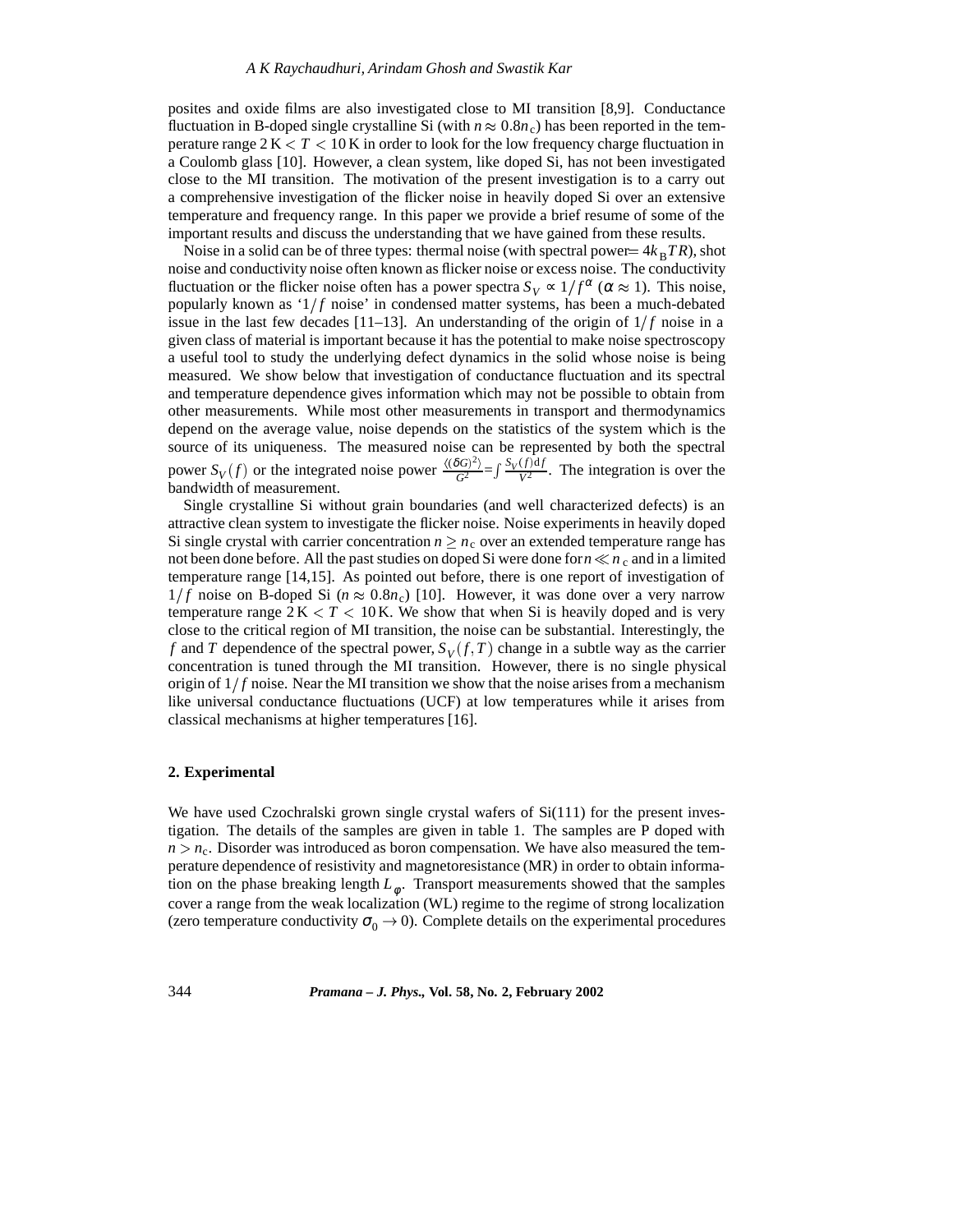**Table 1.** Physical parameters of the samples used.

|                  | $(cm^{-3})$           | Sample Doping (P) Compensation (B) | n<br>$\rm (cm^{-3})$ |      | $k_F l_{300\,\text{K}}$ $\sigma_0$ (S/cm) |
|------------------|-----------------------|------------------------------------|----------------------|------|-------------------------------------------|
| <b>PS24</b>      | $1 \times 10^{19}$    | $\Omega$                           | $1 \times 10^{19}$   | 2.8  | $3.1 \times 10^2$                         |
| <b>PS41</b>      | $6.5 \times 10^{18}$  | $\Omega$                           | $6.5 \times 10^{18}$ | 2.3  | $1.5 \times 10^{2}$                       |
| D <sub>150</sub> | $1.67 \times 10^{19}$ | 0.4                                | $1.0 \times 10^{19}$ | 1.7  | $1.2 \times 10^{2}$                       |
| C <sub>286</sub> | $1.1 \times 10^{19}$  | 0.5                                | $5.5 \times 10^{18}$ | 0.84 | $\approx 0$                               |
| E90              | $1.13 \times 10^{19}$ | 0.6                                | $4.5 \times 10^{18}$ | 0.78 | $\approx 0$                               |

can be seen elsewhere [17,18]. The noise spectral power in these materials can be low because of the bulk (single crystal) nature of the samples. The samples used had typical thickness of 50  $\mu$ m and width 500  $\mu$ m with an average electrode spacing of  $\approx 800 \mu$ m. The active volume for noise determination ( $\Omega$ ) ranged from 1–50  $\times$  10<sup>-6</sup> cm<sup>3</sup>. Very often noise experiments are carried out in thin films in order to have higher measurable noise. However, one compromises on the quality of the sample. We could measure noise spectral power as low as  $\sim 10^{-20}$  V<sup>2</sup>/Hz using a 5-probe AC technique [17]. We could also measure down to a frequency of  $10^{-2}$  Hz. This was achieved by high stability in temperature control  $|\Delta T|/T < 0.01\%$  and digital signal processing techniques developed in our laboratory [18].

Figure 1 shows  $\rho$  vs *T* data in the temperature range  $2 K < T < 450 K$  for some of the samples studied. Important transport parameters like  $\sigma(T=0) = \sigma_0$  and disorder parameter  $k_F l$  obtained from experiments are given in table 1. The disorder parameter (measured at  $T = 300$  K) range from  $k_F l \approx 2.8$  for the metallic (but weakly localized samples) to  $\approx 0.78$  for the samples with electron concentration close to the critical concentration and lying in the insulating side. It is evident that three of the samples are metallic with an extrapolated *T* = 0 conductivity of  $\sigma_0 \approx 100-300$  S/cm which is  $\sigma_0/\sigma_{\text{mot}} \approx 5-15$ , where  $\sigma_{\text{mot}} \approx 20$  S/cm is the Mott's minimum metallic conductivity value. Scaling the conductivities with  $\sigma_{\text{mot}}$  gives a measure of the distance of the sample from the critical region. Two samples are in the insulating side with  $\sigma_0 \approx 0$ .

# **3. Results**

We present below a representative cross-section of the noise data. More data and details will be given in the relevant subsections during discussion. A typical example of the variation of noise with frequency is plotted in figure 2. The data shown are typical and shows the magnitude of the spectral power measured. In the same graph we show the background noise which can be measured simultaneously in this technique. The background noise is very close to the thermal noise  $\approx 4k_BTR$ . In the inset we show the inverse dependence of the noise on the sample volume  $(\Omega)$ . This is an important test which establishes that the noise indeed arises from the bulk of the sample. The other inset shows the quadratic dependence of the noise spectral power on the bias*V* confirming ohmic nature of the noise.

It is customary to normalize the measured  $S_V(f)$  at each temperature by the relation

$$
\gamma = \frac{fS_V(f)}{V^2}.\tag{1}
$$

γ is closely related to the often used Hoog's parameter [19],  $\gamma_H$  by the relation  $\gamma_H = n\Omega$ γ. (Note:  $\gamma$  and  $\gamma$ <sub>H</sub> are frequency independent only when  $\alpha$  is strictly equal to 1. In all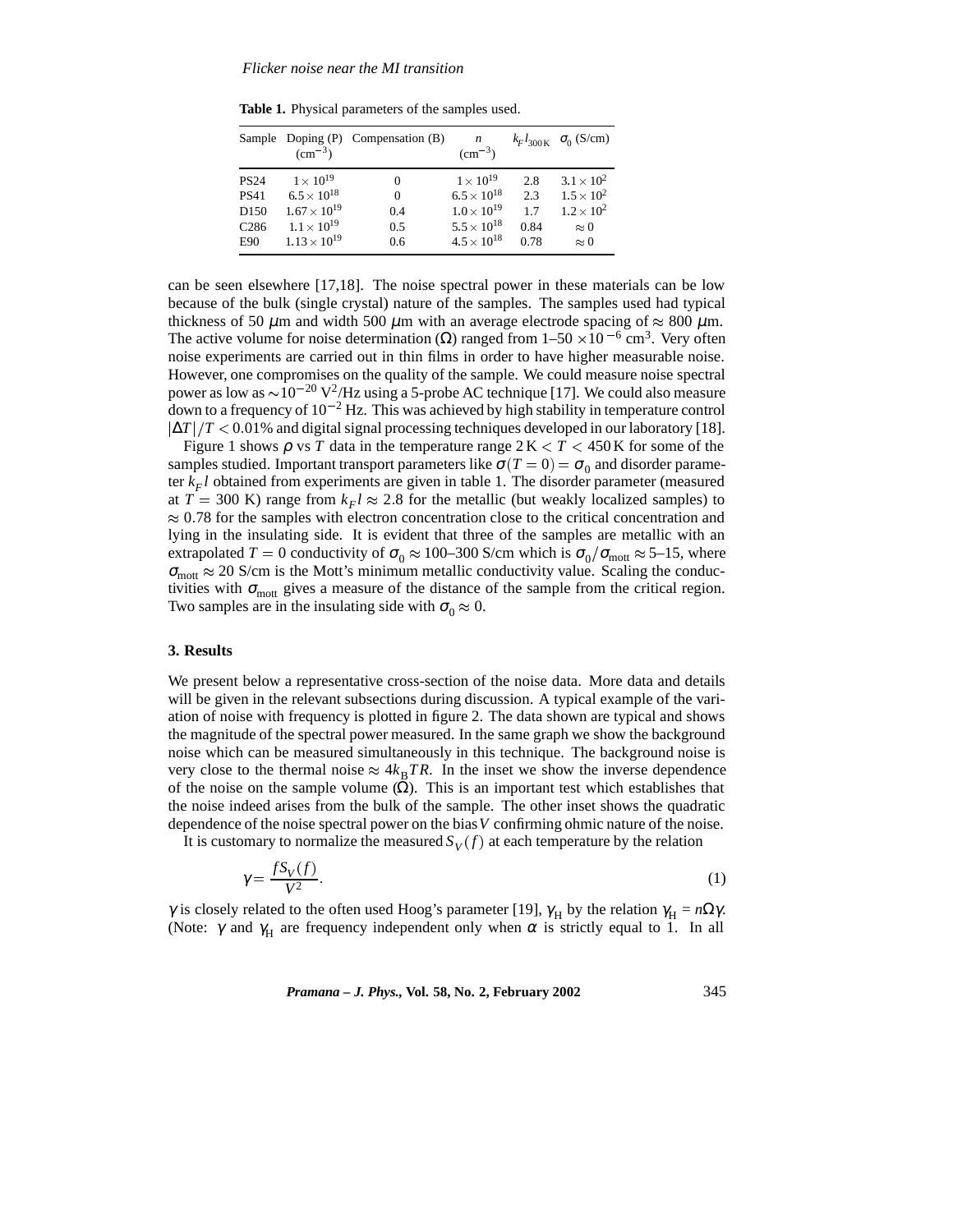

**Figure 1.** Temperature dependence of resistivity  $\rho$  of the Si:P, B samples used. See table 1 for doping level.

other cases it will depend on the measuring frequency.) Figure 3 shows the *T* dependence of  $\gamma_H$  for two typical samples. From figure 3 we can see that there are two distinct temperature regions. There is a high temperature region for  $T > 200$  K, where  $\gamma_H$  increases. The temperature dependence of  $\gamma_H$  follows an activated behavior. The noise passes through a minima at  $T \approx 100-150$  K. In the low temperature region for  $T < 100$  K,  $\gamma_H$  rises in both the samples as *T* is decreased following a relation  $\propto T^{-\eta}$ . In all the samples studied by us the temperature dependence of the noise shows this behavior (i.e., existence of two temperature regions with a minima at  $T \approx 100-150$  K). However, there are details that change as the carrier concentration changes. We could fit the temperature dependence of the noise over the whole region by the relation

$$
\gamma = \gamma_0 + \gamma_{LT} T^{-\eta} + \gamma_{HT} e^{E_A/k_B T},\tag{2}
$$

where  $\gamma_0$  is a temperature independent term and  $\gamma_{LT}$  and  $\gamma_{HT}$  are constants measuring the relative strength of the low and the high temperature contributions respectively.  $E_A$  is the activation energy. A typical example of the fit is shown in figure 3. (Note:  $\gamma_H$  and  $\gamma$  are related by a multiplicative constant only.) Though the behavior can be described by eq. (2) for all the samples, the parameters in the equation change in a distinct manner as the concentration changes and the samples are tuned from the weakly localized region to the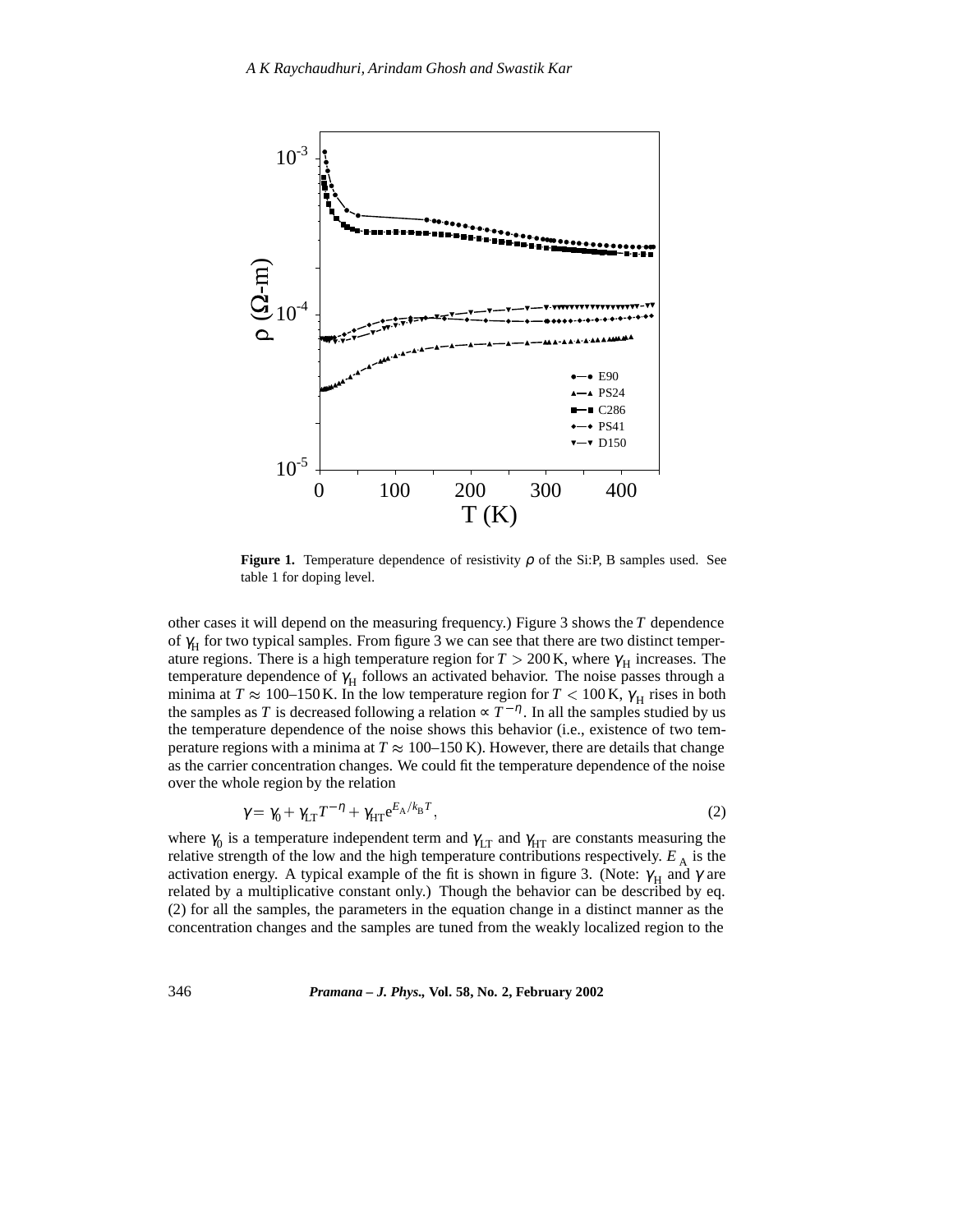

**Figure 2.** A representative example of the measured power spectra  $S_V(f)$  as a function of *f* for two different *T*. The background noise ( $\approx 4k_BTR$ ) are also shown. The inset shows the inverse dependence of the noise on volume which establishes the volume as the source of noise. The other inset shows the quadratic dependence of the spectral power on the bias V.

MI transition. There is a distinct softening of the activation energy  $E_A$  as the MI transition is approached. In addition, as MI transition is approached, there is an appearance of the discrete frequency contributions that arise from generation-recombination process. Low temperature dependence described by the parameters  $\eta$  also changes as the MI transition is approached from above.  $\eta = 0.5$  for the weakly localized samples and as the MI transition is approached,  $\eta \rightarrow 1.5$ . We will show below the temperature dependence of the noise at low temperature (which arises from saturated UCF) mainly determined by the temperature dependence of the phase breaking length  $L_{\phi}$ . This data will be discussed in detail in the following section.

Existence of two distinct regions of temperature dependence is an interesting result. It clearly shows that we need two distinct mechanisms – one for the high temperature regime and other for the low temperature regime. We will show below that the high temperature regime arises from a classical process and is associated with thermally activated defect dynamics or filling and defilling of electron traps. In contrast, the low temperature regime is a quantum mechanical regime where the phase coherence length of the electrons become important. It arises from UCF.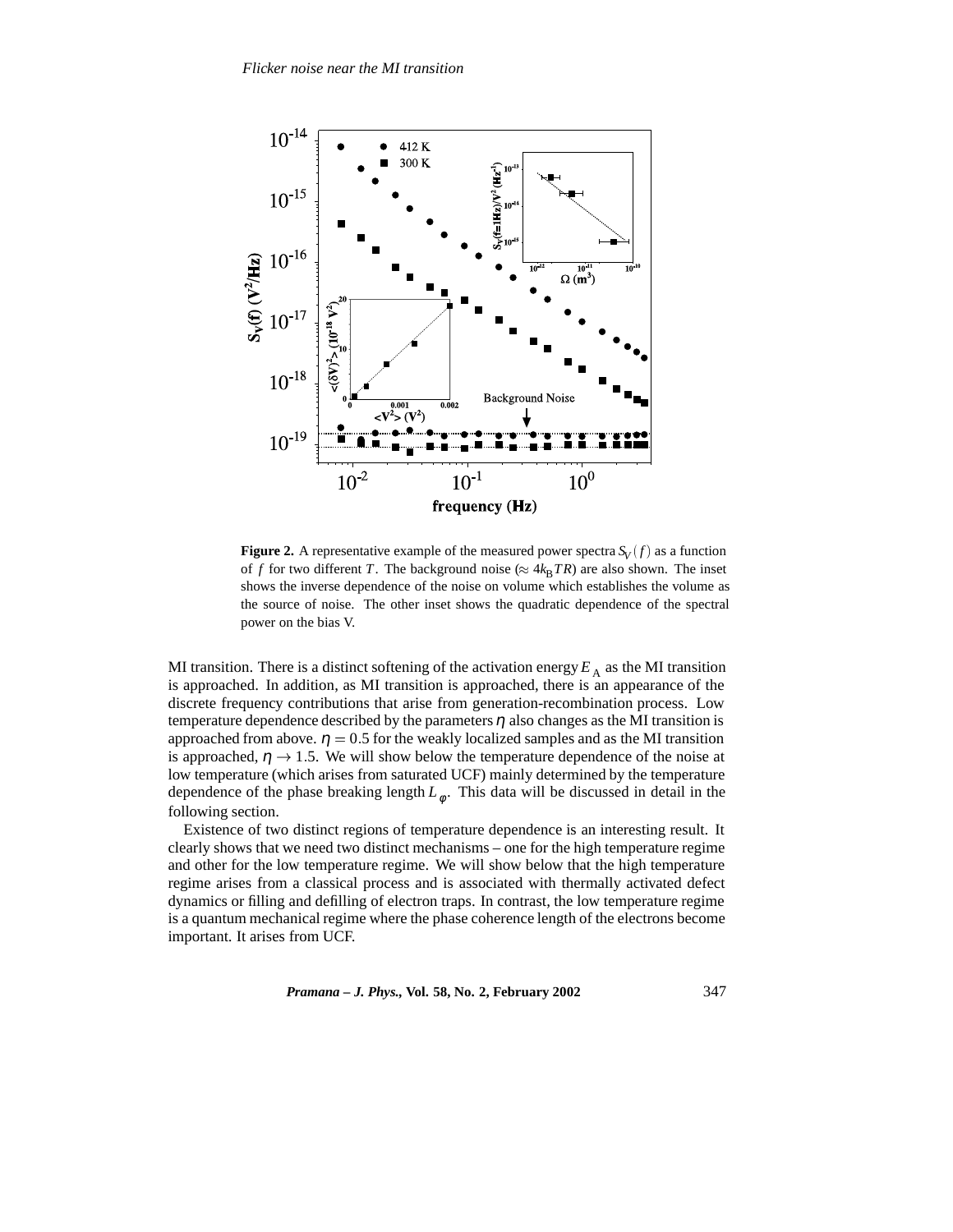

**Figure 3.** The temperature dependence of the Hoog parameter  $\gamma_H$  at a measuring frequency of 1 Hz. The data are for two samples PS24 (metallic) and E90 (insulating).

## **4. Discussion**

#### 4.1 *Length scales and crossover from quantum to classical regime*

The transport in a disordered solid like doped Si (where the disorder causes strong elastic scattering of electrons) is determined by the relative magnitude of elastic mean-free-path  $(l_e)$  and the phase breaking length  $L_{\phi}(T)$ , which is a temperature dependent quantity. As a result it is expected that as the temperature *T* is changed, the relative ratio of the two length scales will vary. For samples in the WL regime there is a clear theory that allows us to extract  $L_{\phi}(T)$  from the negative MR [1]. However, interpreting the MR data is nontrivial because in doped Si the MR contains a positive contribution from interaction effects in addition to the negative MR due to WL. The positive contribution wins over at the high field region. However, in some of the samples there exists a small window at low temperature and low field which allows a clear determination of  $L_{\phi}(T)$ . We show the experimental  $L_{\phi}(T)$  as a function of *T* in two of the samples in figure 4. In the same graph we make the value of  $l_e$  as determined from  $\sigma_0$ . It can be seen that in the temperature region  $T \approx 50$  K they become comparable and for  $T < 20$  K,  $L_{\phi}(T) > l_e$ , indicating that the transport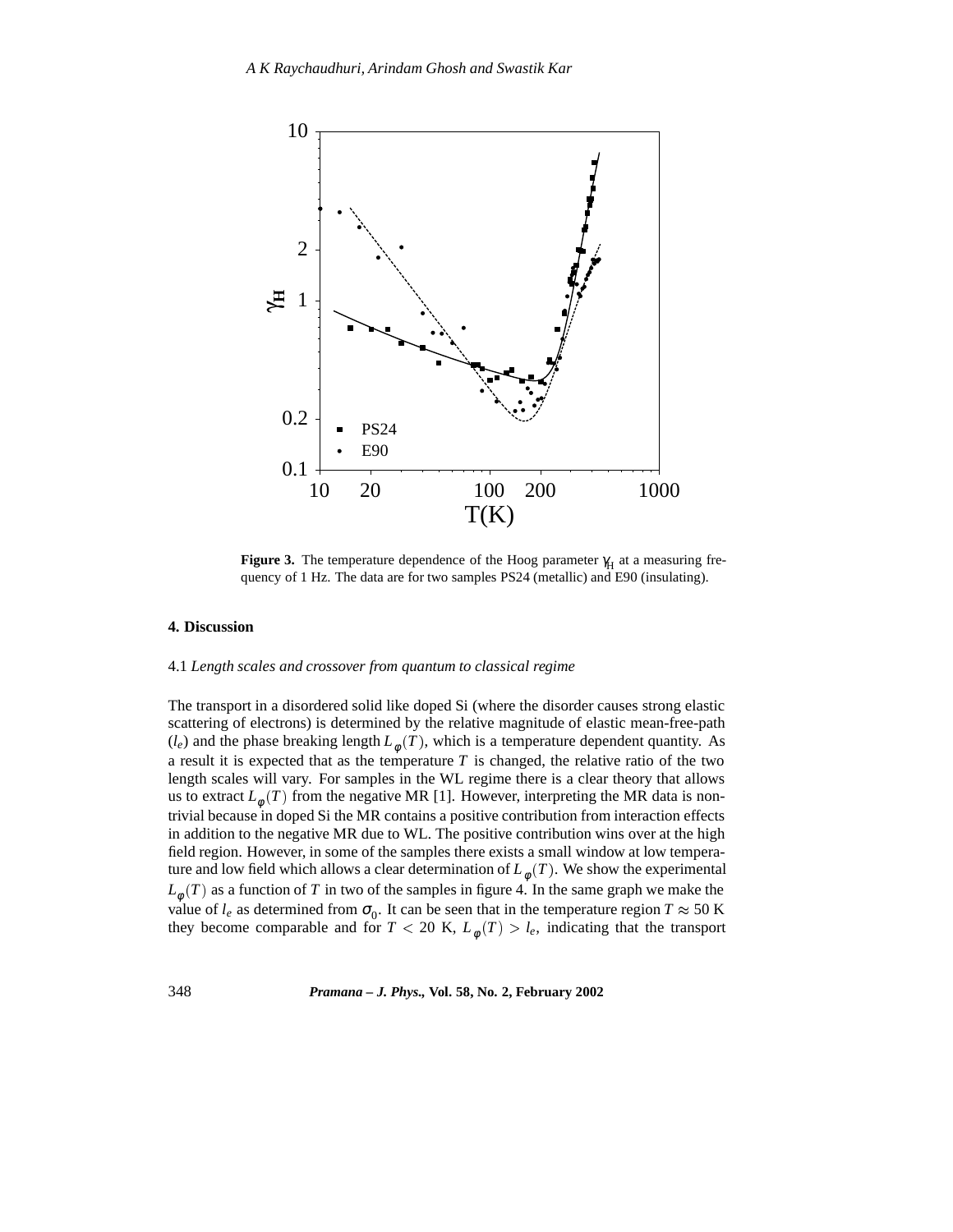

**Figure 4.** The temperature dependence of the phase breaking length  $L_{\phi}$  for two samples PS24 and D150 as obtained from the magnetoresistance data. The elastic mean free path  $l_e$  is marked for comparison. It can be seen that at  $T < 50$  K,  $L_\phi$  is the dominant length scale.

is quantum in nature and is determined by the quantum interference of the backscattered electron waves. The crossover from the low temperature quantum regime to high temperature classical regime which shows up as a minima in  $\gamma$ , is thus solely determined by the relative strength of  $l_e$  and  $L_\phi(T)$ .

#### 4.2 *The high temperature classical regime*

In this subsection we focus on the temperature range  $T > 200$  K. We take examples of two samples as case studies. One of the samples, PS24, is in the WL regime and is the most metallic of all the samples ( $n = 2.5n_c$ ) with  $\sigma_0 \approx 300$  S/cm and  $k_F l \approx 2.8$ . The other sample (E90) is close to the critical region and lies in the insulating side (room temperature  $k_F l \approx 0.78$ ) with  $\sigma_0 \rightarrow 0$ . Though in both the samples the noise increase exponentially with temperature as shown in figure 3,  $E_A$  is much larger for the metallic sample as compared to that of the sample close to the critical region. This exponential dependence of noise with *T* at higher temperature has been seen in a number of metallic thin films in which the measurements are carried out to high enough temperatures [11,20].

Briefly, the noise (conductivity fluctuation) can arise both from mobility and carrier density fluctuations. For a metallic system the likely source of fluctuation is the mobility fluctuation. In metals the  $1/f$  noise arises from thermally activated relaxation/reorientation of defects which change the scattering cross-sections giving rise to fluctuations in mobility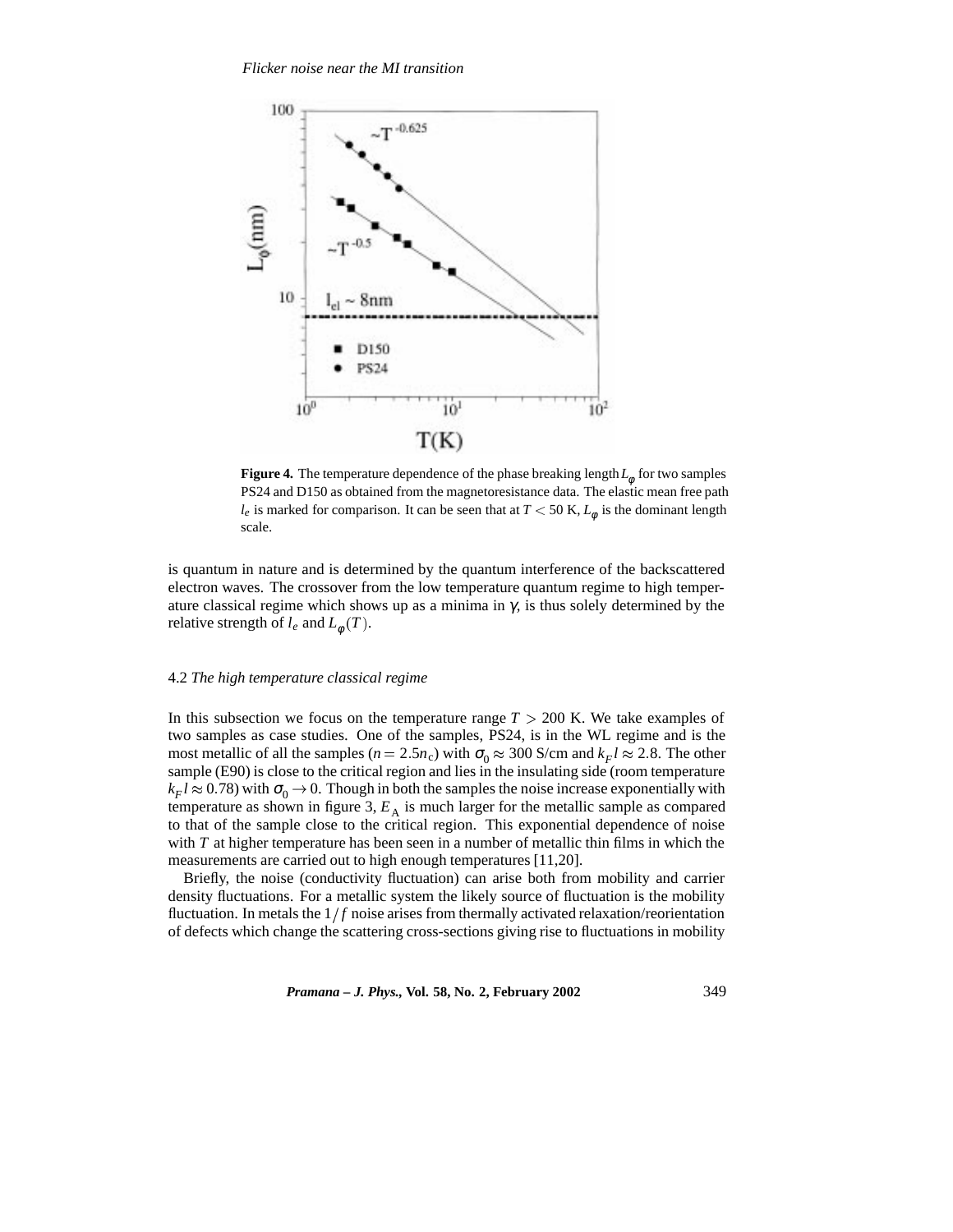#### *A K Raychaudhuri, Arindam Ghosh and Swastik Kar*

and hence the conductivity. In such a system with a distribution of relaxing species and hence a distribution of relaxation time, the phenomenological Dutta–Horn (DH) model seems to provide a basis for the  $1/f$  noise spectral power [11]. The model is based on the generic assumption that the noise arises because the fluctuators have an activated dynamics with a wide distribution of relaxation time. In metallic systems, the broad distribution of relaxation times of statistically independent fluctuators add up to give a featureless  $S_V(f) \propto 1/f$  when the distribution of relaxation time  $\propto \tau^{-1}$ . In this case no discrete characteristic time scales can be seen. According to this model, one can uniquely relate  $\alpha$  to the temperature variation of the spectral noise through the relation [11]

$$
\alpha = 1 - \frac{1}{\ln(\omega \tau_0)} \left[ \frac{\partial \ln S_V}{\partial \ln T} - 1 \right],
$$
\n(3)

where  $\omega = 2\pi f$  is the measuring frequency and  $\tau_0$  is an internal time scale for relaxation (jump time). For the two samples in question  $\alpha$  was found to vary within the limit 0.9–1.2 and for the metallic sample  $\alpha$  has a shallow temperature dependence. We could explain the temperature dependence of  $\alpha$  from that of the spectral power dependence  $S<sub>V</sub>$  using eq. (3). This establishes that the high temperature behavior arises from thermally activated defect motion and DH model can provide a quantitative basis for the spectral power dependence.

In the case of the sample lying in the insulating side, in addition to the  $1/f^{\alpha}$  type contribution to the spectral power one observes other features also.  $\frac{fS_V(f,T)}{V^2}$  for the sample as a function of T for different f are shown in figure 5. One can see that there are contributions to the noise at discrete frequencies superimposed on a smooth background. We have analyzed the spectral power  $\frac{S_V(f,T)}{V^2}$  in this sample using the relation

$$
\frac{S_V(f,T)}{V^2} = \frac{A(T)}{f^{\alpha}} + \sum_{i=1}^{m} \frac{B_i f_i(T)}{f_i(T)^2 + f^2},\tag{4}
$$

where  $A(T)$  is dependent only on T and is a measure of the strength of the  $1/f$  fluctuators following the DH model, as discussed before.  $B_i$  are constants which measure the strength of the individual Lorentzian. The  $f_i(T)$  s are corner frequencies which are dependent on *T*. Equation (4) was used to fit  $\frac{S_V(f,T)}{V^2}$  for all *f* and *T*. For the metallic samples all the *B<sub>i</sub>*s are equal to 0. For the insulating sample, the corner frequencies of  $f_i$  s follow a thermally activated behavior with  $f_i = f_{i0}e^{E_i/k_B T}$ . The activation energies associated with the three  $B_i$ have values in the range  $\approx 0.45$ –1 eV. The existence of discrete peaks in the power spectra strongly suggests existence of generation-recombination (gr) type noise [13] source in this heavily doped sample with  $n \leq n_c$  which is lying in the insulating side of the MI transition. The activation energies associated with some of these processes are close to the band gap in Si and this points to fluctuations arising from excitation across the band gap. Some of the gr process with activation energy  $\approx 0.5$  eV would imply association of the deep levels.

The main theme of the paper is to investigate what happens to flicker noise in the vicinity of the MI transition. We elaborate this particular aspect in view of the results shown above. In a lightly doped semiconductor the noise arises from both mobility as well as carrier density fluctuations. Defects which create electronic states in the band gap, will contribute to both mobility and carrier density fluctuations predominantly through energy levels that lie close to the Fermi level through a generation-recombination mechanism. This gives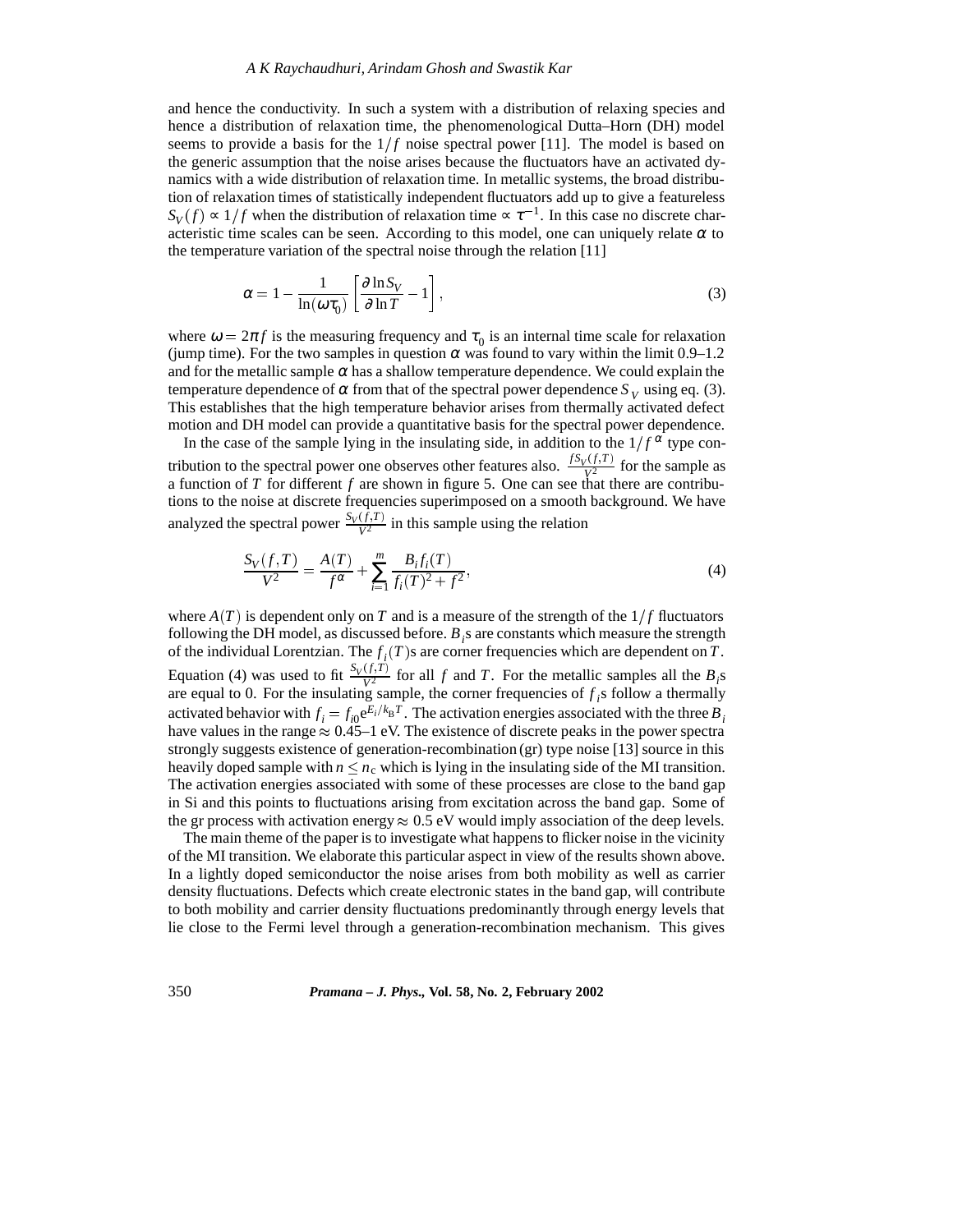

**Figure 5.** γ as a function of *T* for different *f* for E90 (insulating). The graph shows the appearance of clear Lorentzian peaks due to the generation-recombination noise (see text).

rise to the Lorentzian contribution to the spectral power at discrete frequencies. However, when the doping level is high ( $n \ge n_c$ ), the Fermi level lies inside the conduction band. As a result electronic defect states with energy levels in the gap or in the tail of the conduction band are partially or fully filled and are no longer the dominant sources of  $1/f$  noise. In this case, the noise will originate from mechanisms like that in a metal where the mobility fluctuations arising from defect relaxation dominates. This is the principal conclusion we reach from investigation of the noise at high temperature near the MI transition.

In the metallic regime, as pointed out earlier, mobility fluctuations are caused by changing scattering cross-sections of anisotropic defects as they move/reorient themselves, as envisaged in the 'local interference' (LI) model [20]. In this model it is the anisotropy of the scattering process associated with a reorienting defect complex that leads to conductivity fluctuation. From the observed spectral power we can calculate the integrated noise  $\langle (\delta G)^2 \rangle$  within the bandwidth of measurement. From this it is possible to estimate the fraction of active sites  $n_m$  taking part in the noise production by using the relation [20]

$$
N\frac{\langle (\delta G_{\text{LI}})^2 \rangle}{G^2} = [n_{\text{Si}}\lambda(T)\beta_c \delta_c]^2 \frac{n_m}{n_{\text{Si}}}
$$
\n(5)

where *N* is the total number of electrons in volume  $\Omega$ ,  $n_{Si} = 5 \times 10^{28}$  m<sup>-3</sup>, is the atomic density of Si,  $\beta_c \approx 0.20$  is the anisotropy parameter (the value of  $\beta$  used is the maximum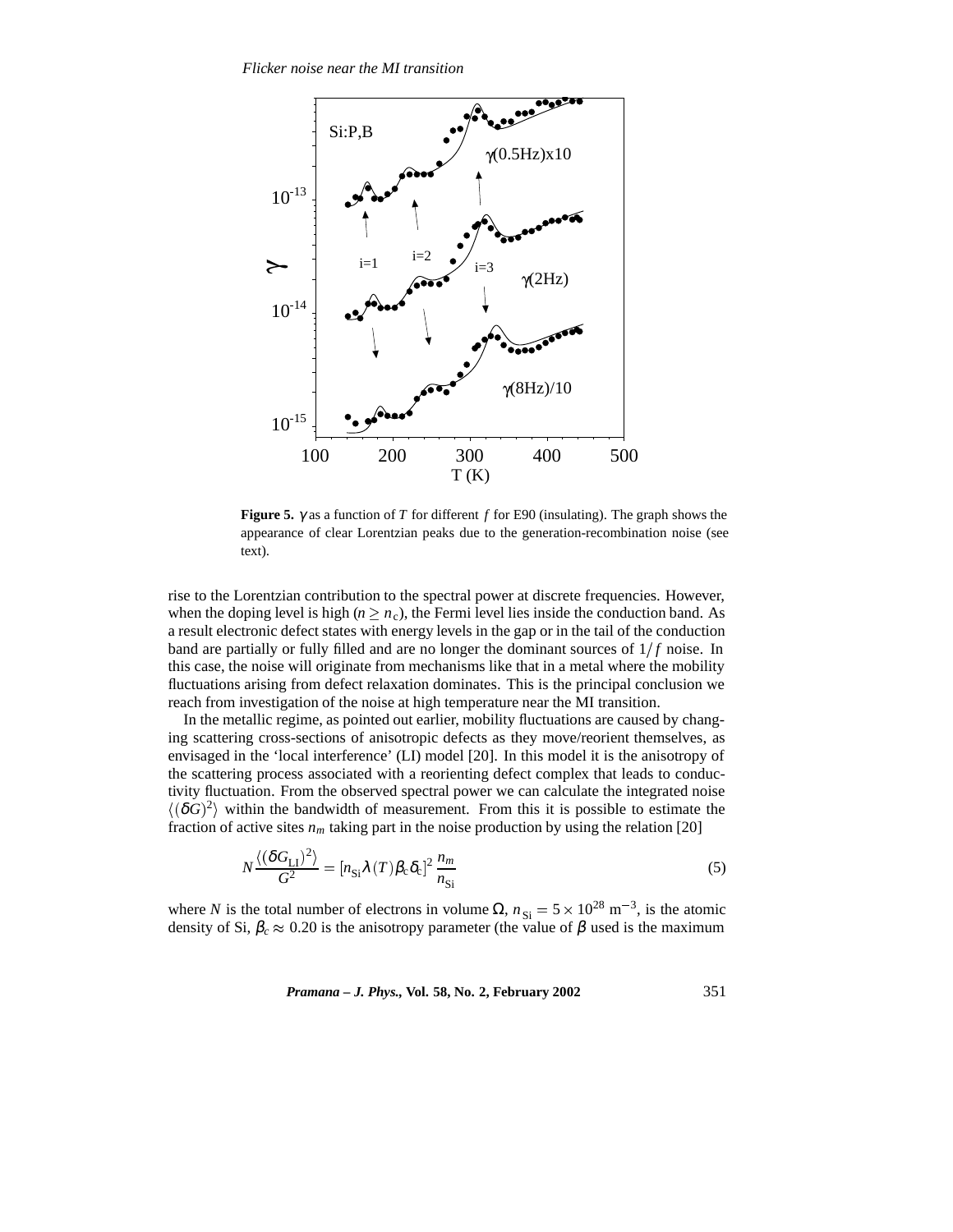

**Figure 6.** The ratio  $n_m/n_D$  as a function of *T* as obtained from the local interference model (see text).

that one gets for defect complexes that can give rise to noise in Si),  $\delta_c \approx 4\pi/k_F^2$ , the average defect cross-section and  $\lambda(T)$  is the net mean free path at temperature T. In figure 6 we plot  $n_m/n_D$  which measures the fraction of dopant atoms which are mobile in the time scale  $\tau$  that can contribute to the noise at characteristic frequency  $f \approx \frac{1}{2\pi\tau}$ . In this particular case, *f* is the bandwidth of measurement  $10^{-2}$  Hz to 40 Hz. The plots are for two samples PS24(Si:P) and E90(Si:P,B). We find that within the observed bandwidth at 300 K,  $n_m \approx 5 \times 10^{-6} n_{Si} \approx 0.03 n_D$ . As *T* decreases  $n_m$  also decreases and below 100 K,  $n_m$  is  $\approx 5 \times 10^{-3} - 10^{-2} n_D$ . It can be seen that in Si:P, there is a clear activated behavior of  $n_m$ . Interestingly at lower *T* in both the samples the ratio  $n_m/n_D$  becomes *T* independent. It is likely that this is the fraction of mobile defects that take part in noise generation at low temperatures.

#### 4.3 *The low temperature quantum regime*

In the previous subsection we have found that the thermally activated defect motions (both electronic and lattice defects) can explain the noise at high temperature. Below 100 K when the phase coherence length  $L_{\phi} > l_e$  the quantum effects like universal conductance fluctuation (UCF) win over. In disordered systems with strong impurity scattering at low temperatures, the noise can arise from the mechanism of UCF  $[21-23]$ . At  $T=0$  the electrical conductance  $(G)$  of a metallic system is an extremely sensitive function of its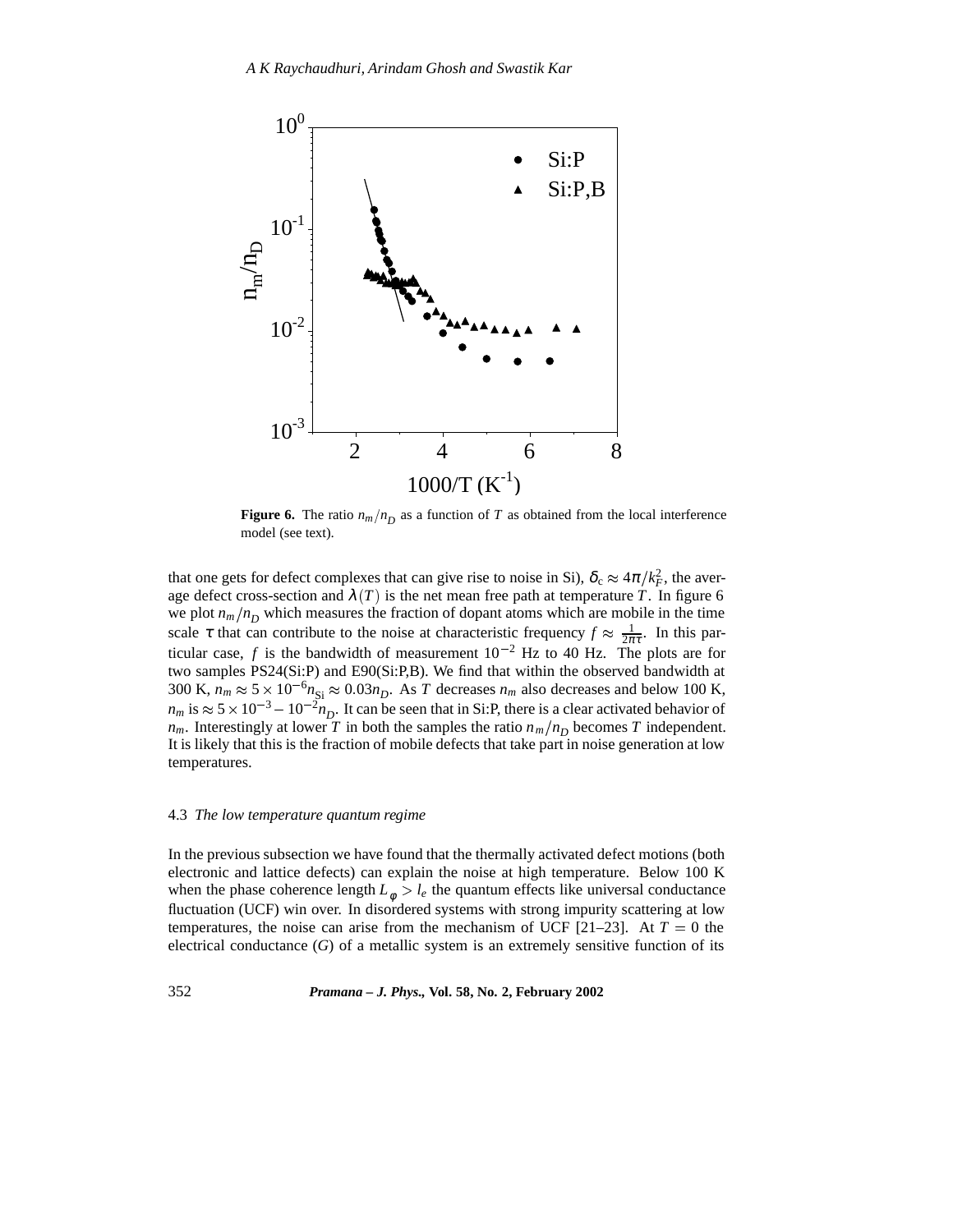impurity configuration and alteration of position of even a single impurity over a sufficient length scale may induce a conductance change  $\delta G_1 \sim e^2/h$ . At finite temperatures, the relevant dimension is the regions bounded by electron phase coherence length  $L_{\phi}$ , within which the interference effects are relevant. Total conductance change due to motions of a number of scatterers inside a region of length scale  $L_{\phi}$  is additive (as long as  $\delta G_1 \ll e^2/h$ ) and when the number of such scatterers is sufficiently large, UCF noise inside one phase coherent region is saturated with the total variance  $\langle (\delta G_{\phi})^2 \rangle \approx (e^2/h)^2$ . UCF has been studied extensively in small conductors using magneto-finger-printing. Fluctuations in conductance are recorded as a function of applied magnetic field which changes the phase of the wave function [5]. The UCF, however, can manifest itself in conductors of larger dimensions  $(L > L_{\phi})$  through temporal conductivity fluctuation which can have a spectral power  $1/f$ . In this case the observed magnitude of fluctuations ( $\langle \delta G \rangle^2$ ) measured on a volume Ω over the experimental bandwidth, is related to the fluctuation,  $\langle (\delta G_{\phi})^2 \rangle$ , in a single phase coherent box of volume  $L^3_{\phi}$  by the relation [22],

$$
\frac{\langle (\delta G)^2 \rangle}{G^2} = \frac{L_\phi^3}{\Omega} \frac{\langle (\delta G_\phi)^2 \rangle}{G_\phi^2}.
$$
\n(6)

In a heavily doped single crystal of Si, the measured noise at low temperatures (2 K  $T < 100$  K) and in a magnetic field up to 2 T indicate that UCF is a predominant source of the observed noise. From the experimental data we also find that the UCF in heavily doped Si is saturated and this leads to extremely interesting consequences. The confirmatory evidence that the observed noise indeed arises from the UCF mechanism is the sensitivity of  $\langle (\delta G)^2 \rangle$  to an external magnetic field *H*. The breaking of time reversal symmetry on application of the magnetic field (which introduces an extra phase to the electron's wave function) leads to a reduction of the zero field noise by a factor of 2 at some characteristic field scale  $H_{c1}$ . The scale of  $H_{c1} \approx \mathcal{A}(h/e)/L_{\phi}^2$ , where  $\mathcal A$  is a constant of the order of unity [22]. In figure 7, we plot the observed variance  $\langle (\delta G)^2 \rangle$  as a function of *H* for one of the samples (D150). The reduction of 1/2 occurs very distinctly at field  $H_{c1} \approx 1$  T for low measuring power. Interestingly, the field where the reduction by a factor of 1/2 occurs depends on the measuring power as shown in figure 7. Observed  $H_{c1}$  increase as the measuring power decreases and eventually  $H_{c1}$  reaches a limiting value of  $\approx H = 1$  T at  $T = 2$  K. This is an interesting issue and is currently being investigated by us.

In the regime of weak localization one can relate  $G_{\phi}$ , the conductance in a scale of  $L_{\phi}$ , to the bulk conductivity  $\sigma$  through the relation,  $G_{\phi} = \sigma L_{\phi}$ . At  $T \approx 2$  K, for different samples we observed  $\langle (\delta G)^2 \rangle / G^2 = (1-3) \times 10^{-13}$ . This is indeed a small fluctuation (< 1 ppm). This also shows why a very high precision noise measurement is needed to study this problem. Using eq. (6) we obtain  $\langle (\delta G_{\phi})^2 \rangle^{1/2} \approx (1-1.5) \times (e^2/h)$ . Thus, the conductance fluctuations within a single phase coherent region of  $L^3_{\phi}$  was found to be saturated at  $\langle (\delta G_{\phi})^2 \rangle \approx (e^2/h)^2$  at low temperatures. An accurate knowledge of the level of disorder, doping level and also an estimate of the fraction of mobile defects for  $T < 100$  K (see figure 6) enables us to calculate the change in conductance  $\delta G_1$  due to movement of a single scatterer. We find  $\delta G_1 \sim e^2/h$ , which is approximately two orders of magnitude higher than its theoretically expected value in 3D systems [22]. Such a strong coupling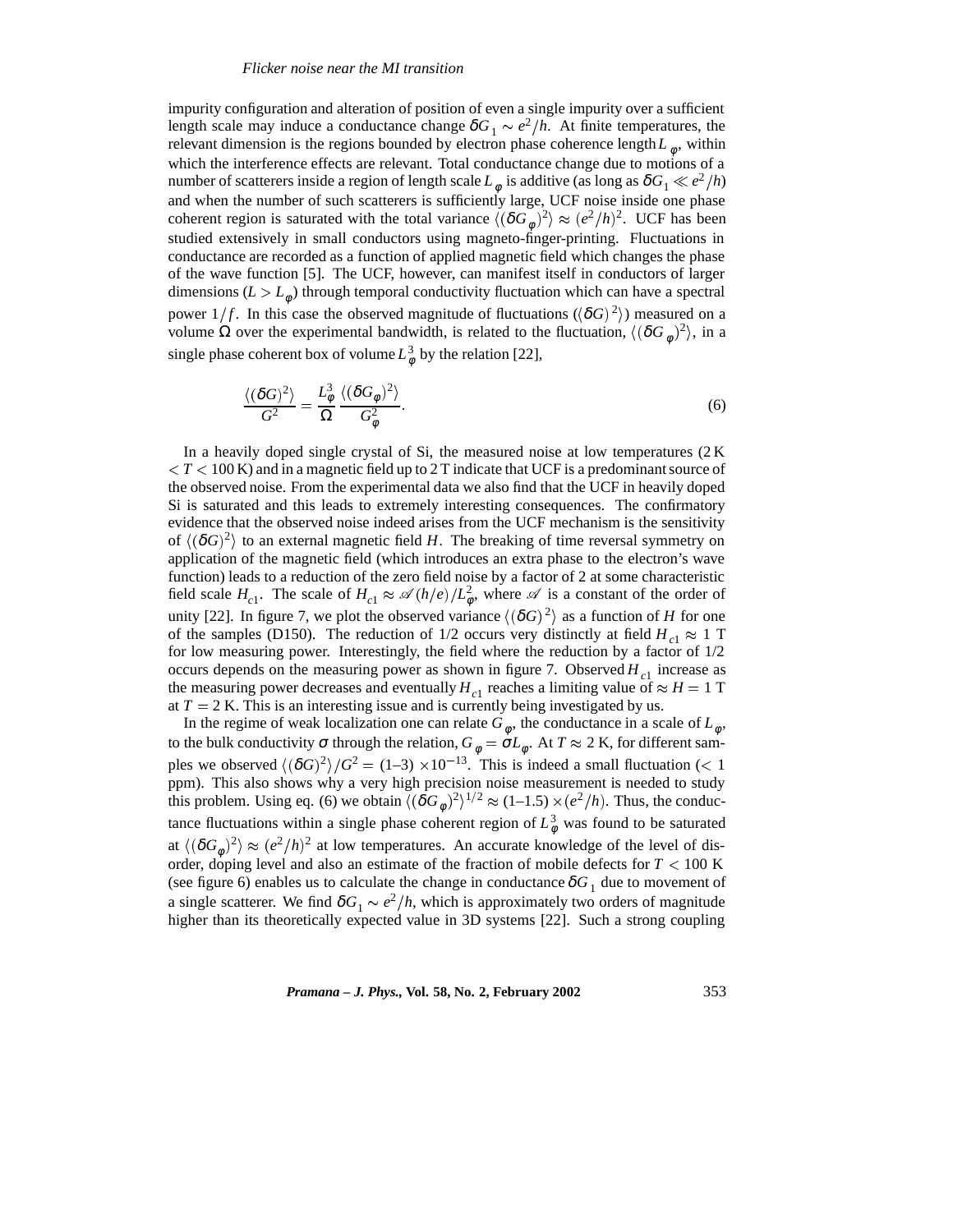

**Figure 7.** Dependence of the fluctuation on the applied magnetic field (sample D150). Data are shown at two measuring voltages. The drop by a factor of 2 in an applied field is clear.

of defects to electron scattering leads to extreme sensitivity of the conductance to small defect movements and saturation of UCF. This is an important result in the context of UCF and in doped Si there is a need to reassess some of the fundamental assumptions of the UCF theory. This is in sharp contrast to weakly localized metal films showing UCF where it is not saturated. The saturation of UCF puts an upper limit on the noise magnitude and prevents the noise from diverging at the MI transition. The saturation also leads to important consequences on the temperature dependence of the noise and also on its spectral dependence.

#### 4.4 *Temperature dependence of noise below 100 K*

We have so far established that the noise at low temperatures arises from UCF and that it is saturated. We next show that saturation immediately imposes certain definite constraint on the temperature variation and we experimentally verify this. From eq. (6) we see that for saturated UCF  $\langle (\delta G_{\phi})^2 \rangle \approx (e^2/h)^2$  so that the observed scaled noise, $\langle(\delta G)^2\rangle/G^2{\approx}(L^3_\phi/\Omega)(e^2/h)^2G^{-2}_\phi.$  As a result the temperature dependence of the observed noise is governed by the temperature dependence of the combination( $L^3_{\phi}G_{\phi}^{-2}$ ). Experimentally, we find that  $L_{\phi} \propto T^{-n}$  where  $n \approx 0.5 - 0.6$  (see figure 4). Away from transition, in the WL regime  $G_\phi$  scales with length  $L_\phi$  as a result  $\gamma_L \propto \langle (\delta G_\phi)^2 \rangle/G^2 {\approx} L_\phi {\approx} T^{-1/2}$ or  $\eta \approx 0.5$ , which is seen experimentally. Interestingly, as the MI transition is approached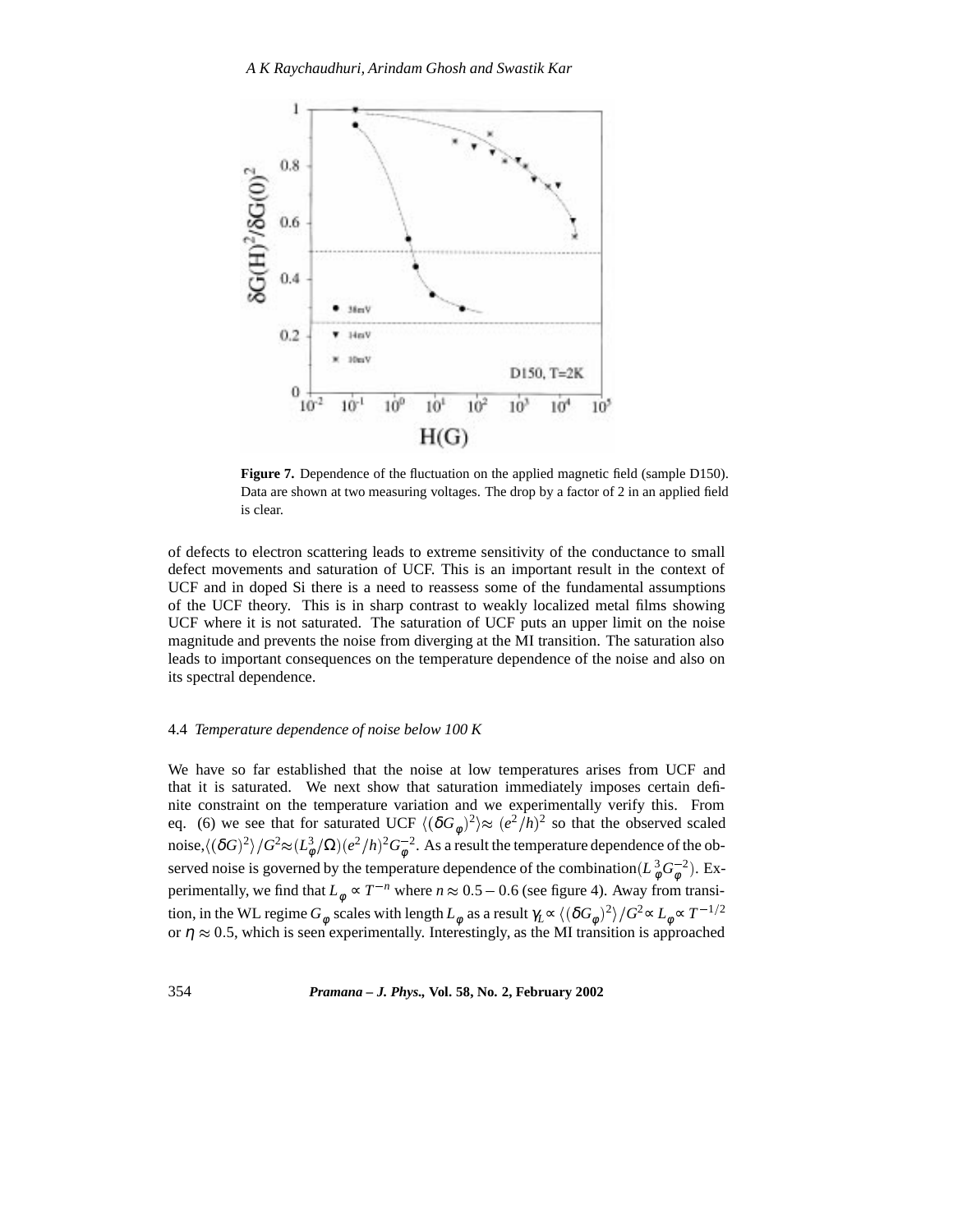and  $G_{\phi}$  becomes scale independent, one expects that the temperature dependence of  $\gamma_L$ should be determined only by  $L_{\phi}$  and  $\eta$  should increase. We indeed find that as the MI transition is approached the temperature dependence of  $\gamma_L$  becomes steeper ( $\eta$  increases). This particular issue needs further investigation particularly below 2 K. Nevertheless, the existing data suggests the observed temperature dependence of the noise ( $\propto T^{-\eta}$ ) arises from the saturated nature of the noise.

#### 4.5 *Spectral dependence of noise and electron dephasing by TLS*

The saturated nature of the UCF also leads to interesting constraints on the spectral power  $S_V(f)$  at low temperatures. In particular, if electron is dephased due to interaction with two-level-systems (TLS), then the number density of TLS puts certain constraints on the spectral power if the noise is due to saturated UCF. This is a fascinating consequence of the UCF theory where number density decides the spectral dependence. Our experiment on doped Si shows that it indeed happens.

The interaction of TLS with electrons have been studied extensively about two decades back in the context of low temperature anomalies in metallic glasses [24,25]. The renewal of interest in electron-TLS interaction originates from the recent experimental observation [4] that the phase coherence time of an electron,  $\tau_{\phi}$ , shows saturation as  $T \to 0$ . Scattering from TLS is being envisaged as a mechanism to dephase electrons at low temperatures so that saturation of  $\tau_{\phi}$  can be explained [26,27]. The inelastic electron-TLS scattering rate follows a temperature dependence given as  $\tau_{\text{in}}^{-1} \propto T$ . Recent work shows that below a certain temperature (similar to 'Kondo temperature' of spin system) the dephasing rate can show a much weaker temperature dependence [27]. The issue if in a metallic wire there are enough TLS to cause the observed rate of dephasing or if the Kondo-like temperature is high enough to make the effects observable close to  $T \approx 1$  K have not been settled yet. We have established that dephasing by TLS occurs and it shows up in the noise spectral power. Our low temperature limit  $(T > 2 K)$ , however, does not allow us to comment on the issue of saturation of the dephasing at low *T*.

The spectral dependence  $S(f)$  results from internal dynamics of the electron scattering centers (e.g., lattice defects or impurities) and the system is visualized as a collection of the so-called 'two level states' (TLSs) in the configuration space. Mechanisms like the Dutta–Horn model aim at getting the spectral response like  $S_V(f) \approx 1/f$  from a collection of such TLS relaxing through thermal activation. This, however, does not give the absolute magnitude. The evaluation of the absolute magnitude of noise requires a coupling mechanism through which the defect motion gets manifested as the experimentally observed fluctuations in conductance. The theory of UCF provides such a coupling mechanism and can explain the magnitude of the noise. The UCF theory, on the other hand, does not address the issue of the spectral dependence of the noise. This theory generally assumed that if there is a slow dynamics associated with the scatterers with a broad distribution of relaxation time then this can show up as a low frequency  $1/f$  noise. In the following we explore the issue whether the phase coherence of the electronic wave function which is central to UCF has any role in deciding the spectral nature of the noise power whose bare distribution is decided by the TLS nature of the scattering centers. The issue is particularly pertinent because the autocorrelation function for conductance fluctuation due to scattering from a single TLS scatterer may greatly be affected by the phase coherence.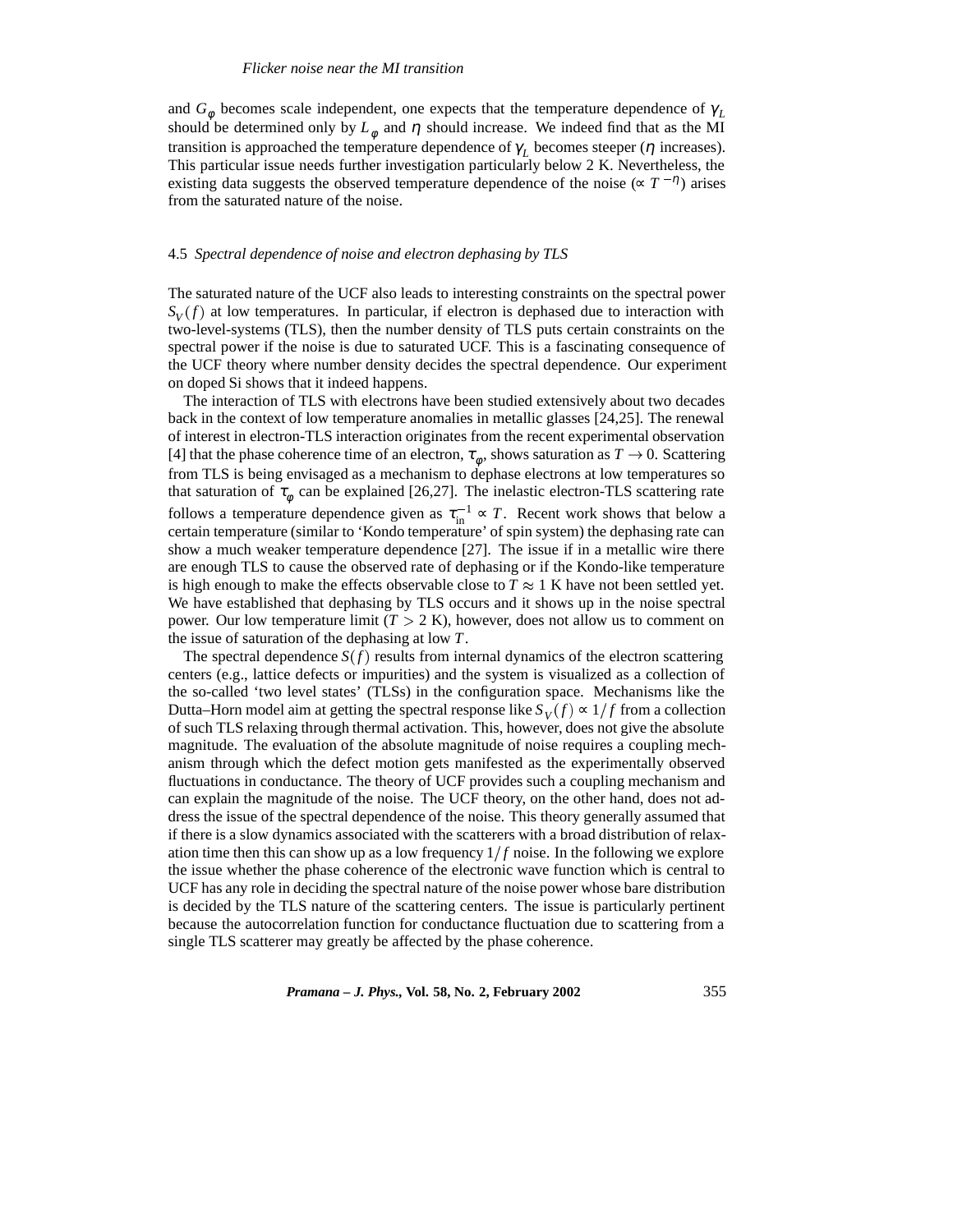#### *A K Raychaudhuri, Arindam Ghosh and Swastik Kar*

We consider a collection of TLS with a wide distribution of characteristic flipping rate  $f_c$ . The electrons scatter inelastically with TLS and each scattering from the TLS scrambles the phase of the incoming electron. In such a situation, the switching of a faster TLS destroys the interference pattern of the electrons considerably, before the switching of a slower TLS occurs. As a result of the preferential role of the fast TLS in affecting the phase of the electron, the decay of the autocorrelation function for the conductance fluctuation from a single TLS scatterer is primarily affected by the fast TLSs present in the system and the fluctuations become less sensitive to the switching of a slow TLS [28]. This insensitivity to slower TLS will lead to flattening of the spectrum at low frequency which will depend on the number density of the TLS (*ns*). It can be shown analytically that, starting from a bare spectrum of  $1/f$  form, we get  $S(f) \sim f^{-(1-\beta)}$ , where  $\beta$  is related to the density of active TLS  $(n<sub>s</sub>)$  through the following relation [28]

$$
\beta \simeq \frac{n_s L_\phi^3 \ln 2}{\ln \left( \frac{f_{\text{max}}}{f_{\text{min}}} \right)}.
$$
\n(7)

In eq.  $(7)$ ,  $n<sub>s</sub>$  is the number of TLS per unit volume, active within the characteristic frequency range of ( $f_{\text{max}}$ ,  $f_{\text{min}}$ ). It is necessary that the bare spectrum has a maximum and minimum frequency in order to have a finite noise power. In the particular case, when the UCF is saturated it can be shown that  $n_s$  can be derived as  $(n_s/n)_{\text{sat}} = (3\pi/2)(l/k_{\text{F}}L_{\phi}^2)$ , where *n* and  $k_F$  are the electron density and Fermi wave vector respectively [5]. Rearranging eq. (7) and evaluating the numerical factors, one gets an expression for the ratio of the exponent  $\beta$  and the phase coherence length  $L_{\phi}$  as

$$
\frac{\beta}{L_{\phi}} \simeq \frac{3nl}{k_{\rm F} \ln\left(\frac{f_{\rm max}}{f_{\rm min}}\right)}.
$$
\n(8)

In figure 8 we show the ratio  $\beta/L_{\phi}$  as a function of *T* for the three samples as measured experimentally. It can be seen that the ratio remains constant as a function of *T*. Interestingly, the experimental determination of the ratio requires data from two completely different set of experiments on the same sample.  $\beta$  is obtained from the spectral power density and  $L_{\phi}$ from magnetoresistance (MR) experiment. The validity of eq. (8) implies a close relation between the power spectrum and the number density of the TLS through constancy of the ratio  $β/L_φ$ .

## 4.6 *Dephasing of electron by two-level systems*

The constancy of the ratio  $\beta/L_{\phi}$  is based on a very subtle assumption that the electron can dephase by scattering from TLS defects. The experimental result shows that TLS can dephase electrons and thereby determine the spectral dependence of the noise. The conventional wisdom in the field of quantum transport in disordered solids is that the dephasing of electrons that destroy weak localization and weakens UCF arises from sources like electron–electron and electron–phonon scattering. These excitations are 'external' to the static defects which, through strong elastic scattering, cause weak localization. We would like to pose the question: what happens when those defects themselves can dephase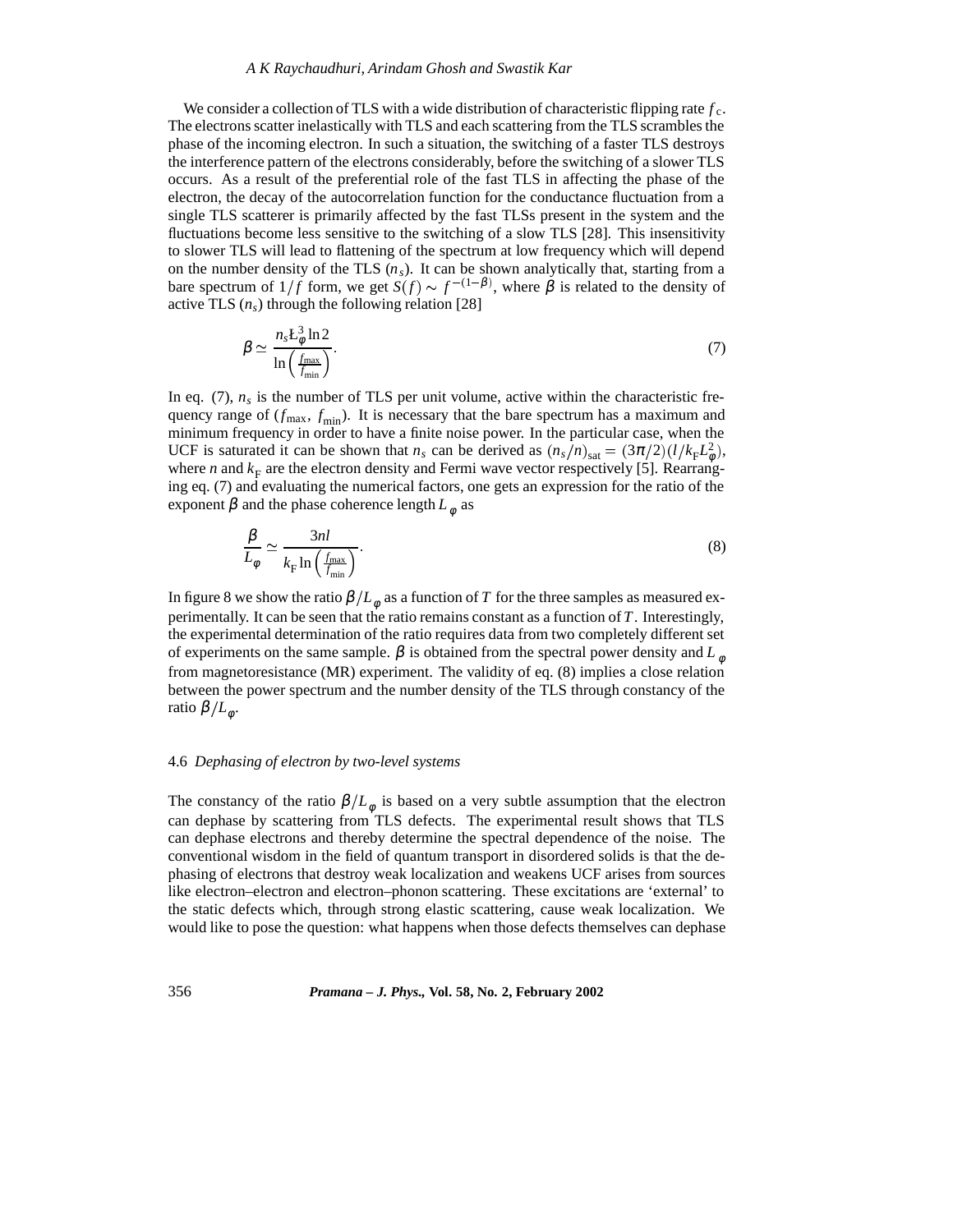

**Figure 8.** The ratio  $\beta/L_{\phi}$  as a function of *T* as obtained from the noise spectral power and the MR experiment. A(PS24), B(PS41), C(D150). See table 1.

through the mechanism of inelastic scattering. This is a possibility if the defects have an internal structure like TLS associated with it. Our investigation allowed us to probe this issue using saturated UCF as a probe of the dephasing of the TLS associated with dopants like P in single crystalline Si. The observed results that the spectral response of the UCF is modified by the spectrum of flipping rates of the TLS as well as by the number density of TLS, is an independent proof of TLS induced dephasing of electrons.(Note:  $L_{\phi} \propto T^{-1/2}$ arise from electron–TLS interaction. However, when  $L_{\phi}$  and the thermal diffusion length are comparable the latter can also lead to dephasing.)

Our experiment shows that the defects causing the conductance fluctuation are TLStype defects with an internal dynamics. These defects are evidently associated with the dopants P and B. We may ask the question whether there is evidence that defects in Si can have TLS-type behavior. Such evidences come from internal friction (low frequency acoustic attenuation) experiments on single crystal Si of comparatively low doping [29]. We are, however, not aware of such experiments done on heavily doped Si. However, if such defects are present for low doping density there is no reason to believe that they will not be present for high doping density. In fact such experiments will be highly desirable and can give direct measurements on the TLS defect densities.

# 4.7 *Does the noise diverge at the MI transition?*

This is a popular question in the field of MI transition. We argue below that this question cannot be asked in such general terms without further qualification. There are a number

*Pramana – J. Phys.,* **Vol. 58, No. 2, February 2002** 357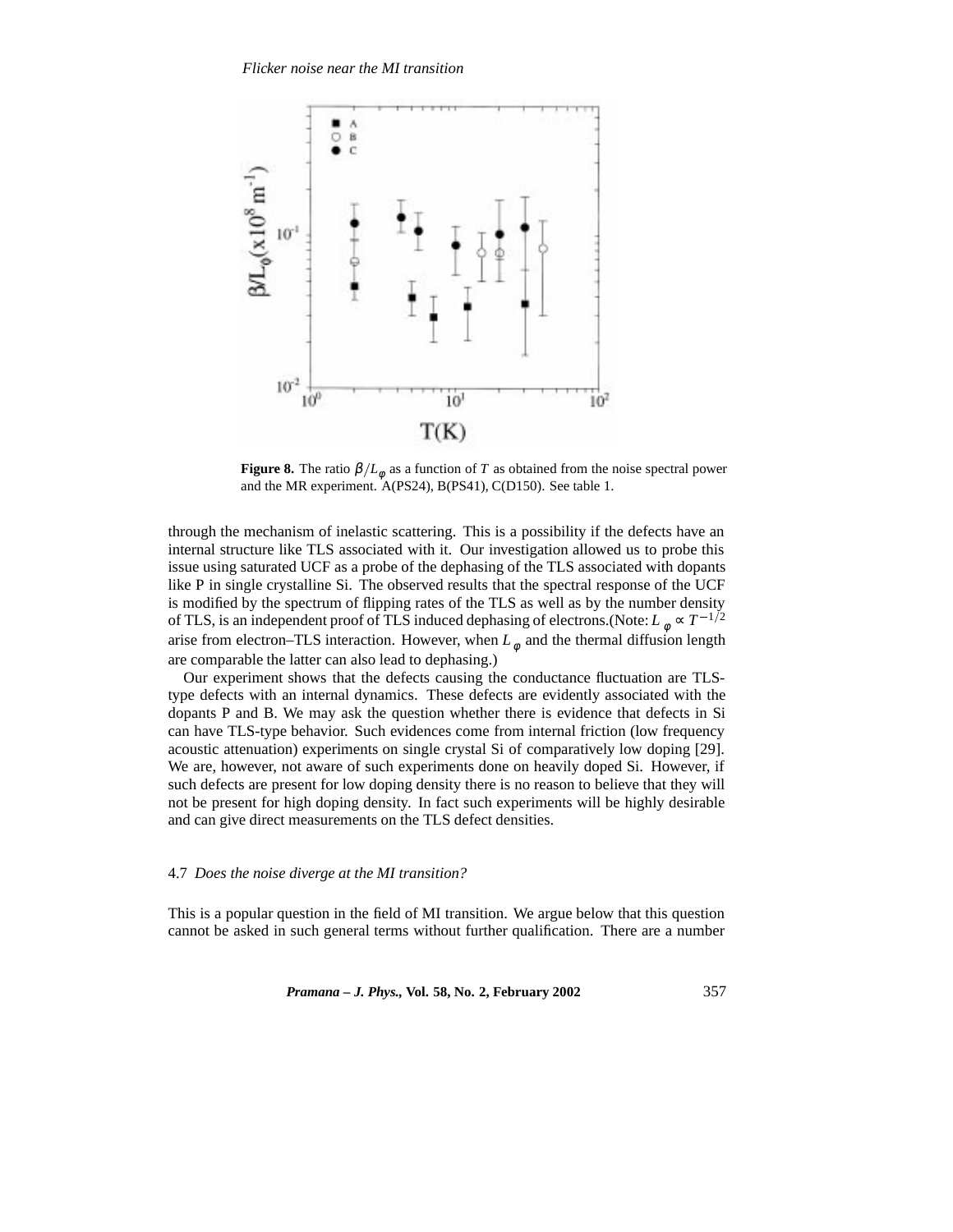of issues involved. However, in the context of MI transition in doped Si, it appears that there is no divergence of the magnitude of the noise at finite temperature. We discuss this particular issue in somewhat more details in this subsection. We also discuss our result in the specific context of doped silicon. The noise is measured by the scaled quantity  $\gamma$  or  $\gamma_H$  and is taken as a measure of the magnitude of noise. The first thing we note is that  $\gamma_H$ is temperature dependent and increases both at high and low *T*. At low temperature end where the noise is produced by the mechanism of UCF, the noise cannot diverge because the UCF is saturated at  $\langle (\delta G_{\phi})^2 \rangle \approx (e^2/h)^2$ . Another effect that can occur for  $T < 2$  K and can prevent the noise from increasing further at still lower temperature is the saturation of dephasing rate. Since the temperature dependence of noise is indeed dependent on the temperature dependence of  $L_{\phi}$ , saturation of the temperature dependence of the dephasing rate will lead to flattening of the noise at lower temperature and there will be no divergence.

In the high temperature end the noise arises from classical thermally activated defect dynamics and we can calculate the number of defects involved in the observed noise process using such models as the local interference (LI) model as given by eq. (5). Here also the magnitude of the noise will be limited by the number of available defects that can have a time period of relaxation within the scale of the noise measurements. This is a finite number. Thus the notion that the noise ought to blow up near the MI transition is not a valid one as tested in doped Si. There is no mechanism that will ensure divergence of the noise. One, however, cannot rule out other mechanisms that can cause divergence of the noise near the transition. Though the noise does not blow up near the MI transition, there is enhancement of the noise magnitude in heavily doped Si. For instance, in lightly doped Si  $(n \leq 10^{-16} \text{ cm}^{-3})$  the value of  $\gamma_H$  is typically  $\leq 10^{-2}$  irrespective of whether the noise is from the bulk, surface or interface. In disordered metallic films which are in the weakly localized regime the typical  $\gamma_H \leq 10^{-3}$ . In contrast to doped Si we see  $\gamma_H \rightarrow 1 - 10$  at  $T = 2$  K. This is definitely high but is not a divergence. Interestingly in two other systems C–Cu films [8] and films of an oxide system  $La_{1-x}Sr_xVO_3$  [30] the  $\gamma_H$  does not diverge but reaches a limiting value in the vicinity of 1–10. The only material where a diverging  $\gamma_H$  at room temperature is reported is the In<sub>2</sub>O<sub>x</sub> film near the verge of MI transition [9]. To summarize, we find clear evidence that the noise is large near the MI transition but it does not diverge.

## **5. Conclusion**

In this paper we have presented a brief summary of the important results that we have obtained from our investigation of flicker noise in heavily doped Si close to the MI transition. Our result clearly shows some of the basic mechanisms that are involved. We stress that a quantitative analysis of the fluctuation is needed to understand the atomic process involved in generating the noise.

## **Acknowledgement**

One of us (AKR) wishes to thank CSIR, Government of India, for a sponsored project. SK wishes to thank CSIR for an SRF.